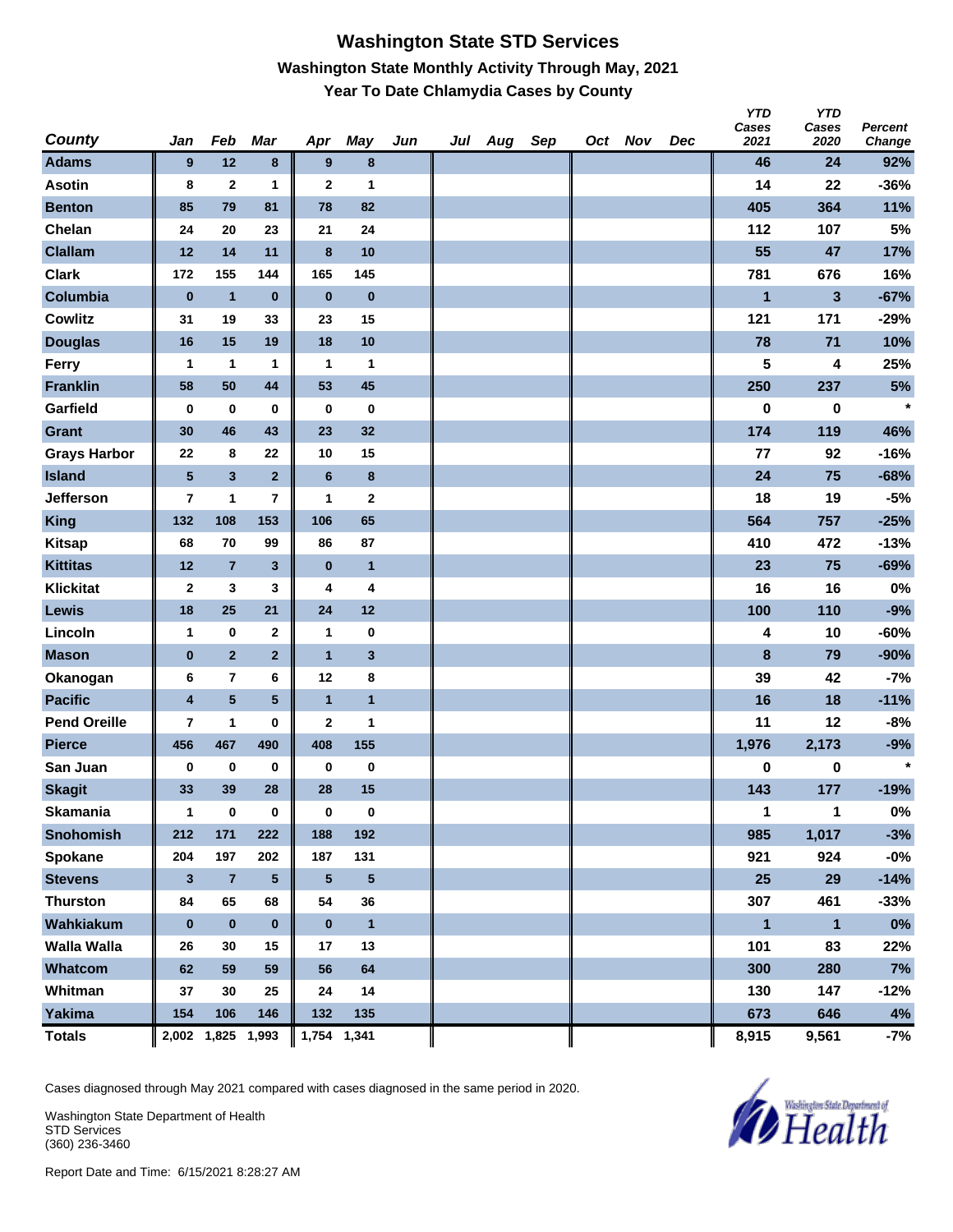## **Washington State STD Services Washington State Monthly Activity Through May, 2021 Year To Date Gonorrhea Cases by County**

| <b>County</b>       | Jan            | Feb            | Mar                     | Apr              | May                     | Jun | Jul Aug | Sep | Oct Nov | Dec | <b>YTD</b><br>Cases<br>2021 | <b>YTD</b><br>Cases<br>2020 | Percent<br>Change |
|---------------------|----------------|----------------|-------------------------|------------------|-------------------------|-----|---------|-----|---------|-----|-----------------------------|-----------------------------|-------------------|
| <b>Adams</b>        | 3              | 4              | $\mathbf{3}$            | $\overline{2}$   | $\mathbf 2$             |     |         |     |         |     | 14                          | $5\phantom{.0}$             | 180%              |
| <b>Asotin</b>       | 4              | 1              | 1                       | 1                | 1                       |     |         |     |         |     | 8                           | 5                           | 60%               |
| <b>Benton</b>       | 26             | 22             | 34                      | 26               | 30                      |     |         |     |         |     | 138                         | 124                         | 11%               |
| Chelan              | $\mathbf{2}$   | 3              | 6                       | 3                | 1                       |     |         |     |         |     | 15                          | 24                          | $-38%$            |
| <b>Clallam</b>      | $\mathbf 3$    | $\pmb{0}$      | $\overline{2}$          | $\mathbf{1}$     | $\mathbf{1}$            |     |         |     |         |     | $\overline{7}$              | $\overline{\mathbf{4}}$     | 75%               |
| <b>Clark</b>        | 67             | 58             | 64                      | 58               | 47                      |     |         |     |         |     | 294                         | 275                         | 7%                |
| Columbia            | $\pmb{0}$      | $\pmb{0}$      | $\bf{0}$                | $\mathbf{1}$     | $\pmb{0}$               |     |         |     |         |     | $\blacksquare$              | $\mathbf{1}$                | 0%                |
| <b>Cowlitz</b>      | 8              | 4              | 10                      | 6                | 6                       |     |         |     |         |     | 34                          | 30                          | 13%               |
| <b>Douglas</b>      | $\bf{0}$       | $\overline{2}$ | $\mathbf{1}$            | $\mathbf{2}$     | $\overline{2}$          |     |         |     |         |     | $\overline{7}$              | 16                          | $-56%$            |
| Ferry               | 0              | 1              | 0                       | 0                | $\bf{0}$                |     |         |     |         |     | 1                           | 1                           | 0%                |
| <b>Franklin</b>     | ${\bf 20}$     | 24             | 17                      | 12               | 12                      |     |         |     |         |     | 85                          | 47                          | 81%               |
| Garfield            | 0              | $\bf{0}$       | $\bf{0}$                | $\bf{0}$         | $\bf{0}$                |     |         |     |         |     | $\bf{0}$                    | 0                           | $\star$           |
| <b>Grant</b>        | $\overline{7}$ | 14             | $\bf8$                  | 13               | 10                      |     |         |     |         |     | 52                          | 46                          | 13%               |
| <b>Grays Harbor</b> | 8              | $\overline{7}$ | 4                       | 6                | 6                       |     |         |     |         |     | 31                          | 39                          | $-21%$            |
| <b>Island</b>       | $\mathbf 2$    | $\mathbf 2$    | $\bf{0}$                | $\mathbf{1}$     | $\pmb{0}$               |     |         |     |         |     | $\overline{\mathbf{5}}$     | 8                           | $-38%$            |
| Jefferson           | 1              | 0              | $\bf{0}$                | 1                | 0                       |     |         |     |         |     | $\mathbf 2$                 | 4                           | $-50%$            |
| <b>King</b>         | 333            | 315            | 358                     | 310              | 264                     |     |         |     |         |     | 1,580                       | 1,660                       | $-5%$             |
| <b>Kitsap</b>       | 23             | 18             | 25                      | 18               | 19                      |     |         |     |         |     | 103                         | 119                         | $-13%$            |
| <b>Kittitas</b>     | $\mathbf{3}$   | $\pmb{0}$      | $\pmb{0}$               | $\mathbf{2}$     | $\pmb{0}$               |     |         |     |         |     | 5                           | 8                           | $-38%$            |
| <b>Klickitat</b>    | 1              | 1              | 0                       | $\mathbf{2}$     | $\bf{0}$                |     |         |     |         |     | 4                           | $\mathbf 2$                 | 100%              |
| Lewis               | 9              | 6              | $\overline{\mathbf{5}}$ | 4                | $\mathbf{3}$            |     |         |     |         |     | 27                          | 16                          | 69%               |
| Lincoln             | 0              | $\pmb{0}$      | $\bf{0}$                | 0                | $\pmb{0}$               |     |         |     |         |     | $\pmb{0}$                   | 4                           | $-100%$           |
| <b>Mason</b>        | $\pmb{0}$      | $\pmb{0}$      | $\bf{0}$                | $\pmb{0}$        | $\overline{\mathbf{2}}$ |     |         |     |         |     | $\mathbf{2}$                | 14                          | $-86%$            |
| Okanogan            | $\mathbf 2$    | 5              | $\mathbf 2$             | 3                | $\bf{2}$                |     |         |     |         |     | 14                          | 13                          | 8%                |
| <b>Pacific</b>      | $\overline{2}$ | $\mathbf{1}$   | $\bf{0}$                | $\pmb{0}$        | $\pmb{0}$               |     |         |     |         |     | 3                           | $\overline{2}$              | 50%               |
| <b>Pend Oreille</b> | 0              | 0              | $\bf{0}$                | 0                | 0                       |     |         |     |         |     | $\bf{0}$                    | 5                           | $-100%$           |
| <b>Pierce</b>       | 153            | 159            | 161                     | 135              | 138                     |     |         |     |         |     | 746                         | 962                         | $-22%$            |
| San Juan            | 0              | 0              | 0                       | 0                | 0                       |     |         |     |         |     | 0                           | 0                           | $\star$           |
| <b>Skagit</b>       | $\overline{7}$ | 10             | $6\phantom{1}$          | 8                | $\mathbf{3}$            |     |         |     |         |     | 34                          | 58                          | $-41%$            |
| <b>Skamania</b>     | 0              | $\bf{0}$       | 1                       | $\bf{0}$         | $\pmb{0}$               |     |         |     |         |     | 1                           | $\mathbf{1}$                | $0\%$             |
| <b>Snohomish</b>    | 64             | 55             | 68                      | 52               | 61                      |     |         |     |         |     | 300                         | 302                         | $-1%$             |
| Spokane             | 42             | 42             | 61                      | 63               | 32                      |     |         |     |         |     | 240                         | 366                         | $-34%$            |
| <b>Stevens</b>      | $\mathbf{1}$   | $\mathbf 2$    | $\overline{\mathbf{4}}$ | $\mathbf{1}$     | $\mathbf{1}$            |     |         |     |         |     | 9                           | $\overline{7}$              | 29%               |
| <b>Thurston</b>     | 22             | 21             | 24                      | 28               | 9                       |     |         |     |         |     | 104                         | 104                         | $0\%$             |
| Wahkiakum           | $\pmb{0}$      | $\pmb{0}$      | $\pmb{0}$               | $\bf{0}$         | $\pmb{0}$               |     |         |     |         |     | $\pmb{0}$                   | $\pmb{0}$                   | $\star$           |
| <b>Walla Walla</b>  | 4              | 7              | 5                       | 5                | $\mathbf{2}$            |     |         |     |         |     | 23                          | 21                          | 10%               |
| Whatcom             | 17             | 20             | 19                      | 17               | 12                      |     |         |     |         |     | 85                          | 82                          | $4\%$             |
| Whitman             | $\mathbf{2}$   | $\mathbf{2}$   | $\mathbf 2$             | $\mathbf{2}$     | 3                       |     |         |     |         |     | 11                          | 10                          | 10%               |
| <b>Yakima</b>       | 40             | 33             | 30                      | $35\phantom{.0}$ | 49                      |     |         |     |         |     | 187                         | 168                         | 11%               |
| <b>Totals</b>       | 876            | 839            | 921                     | 818              | 718                     |     |         |     |         |     | 4,172                       | 4,553                       | -8%               |

Cases diagnosed through May 2021 compared with cases diagnosed in the same period in 2020.

Washington State Department of Health STD Services (360) 236-3460

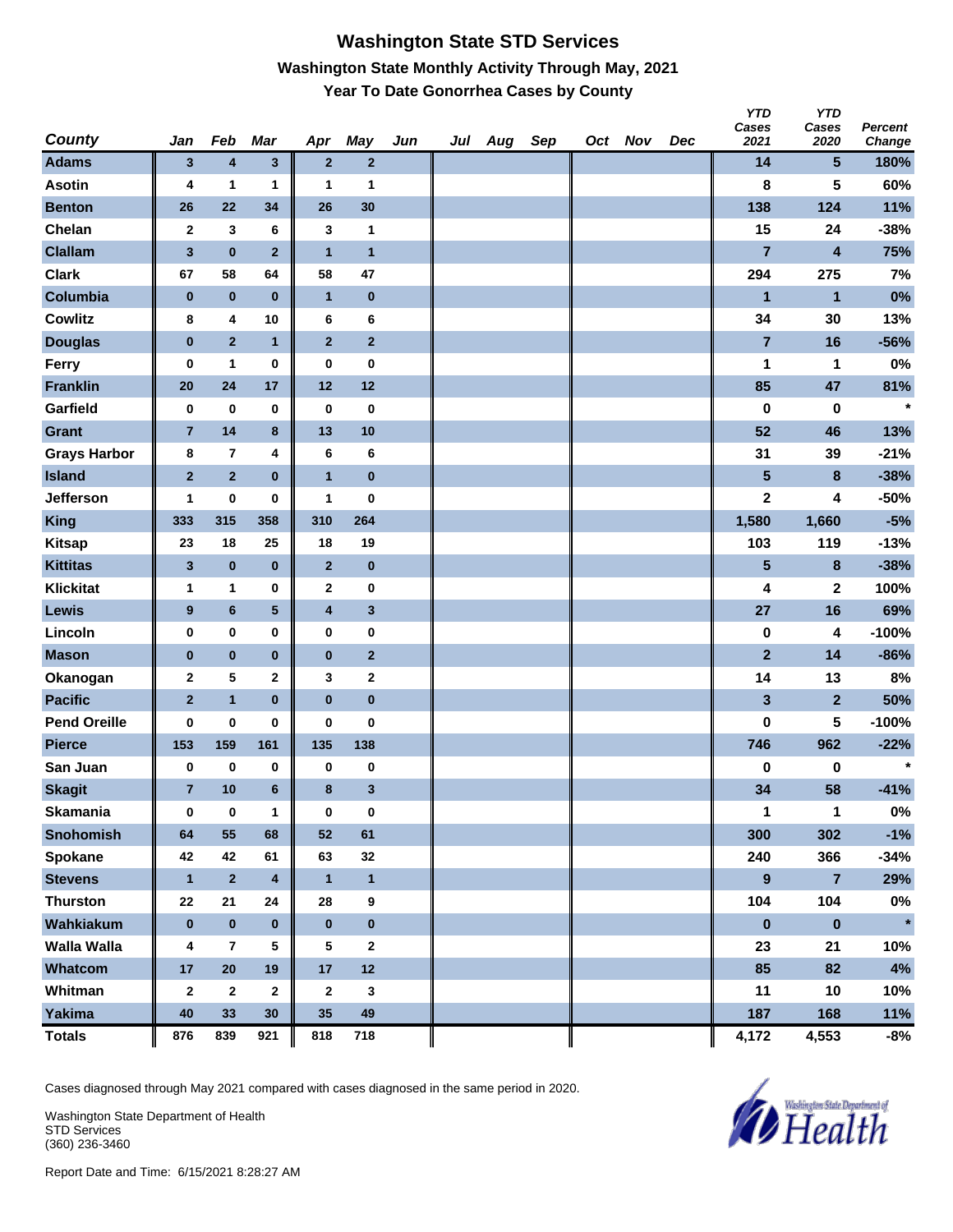# **Washington State STD Services Washington State Monthly Activity Through May, 2021 Year To Date Herpes Simplex Cases by County**

| <b>County</b>       | Jan                     | Feb            | Mar                     | Apr                     | <b>May</b>              | Jun | Jul Aug | Sep | Oct Nov | Dec | <b>YTD</b><br>Cases<br>2021 | <b>YTD</b><br>Cases<br>2020 | Percent<br>Change |
|---------------------|-------------------------|----------------|-------------------------|-------------------------|-------------------------|-----|---------|-----|---------|-----|-----------------------------|-----------------------------|-------------------|
| <b>Adams</b>        | $\bf{0}$                | $\pmb{0}$      | $\pmb{0}$               | $\bf{0}$                | $\pmb{0}$               |     |         |     |         |     | $\bf{0}$                    | $\bf{0}$                    | $\star$           |
| <b>Asotin</b>       | 0                       | $\pmb{0}$      | 0                       | 0                       | $\bf{0}$                |     |         |     |         |     | $\bf{0}$                    | $\bf{0}$                    | $\star$           |
| <b>Benton</b>       | $\sqrt{5}$              | 5              | $\overline{\mathbf{4}}$ | $\mathbf{3}$            | $\boldsymbol{6}$        |     |         |     |         |     | 23                          | 23                          | 0%                |
| Chelan              | 0                       | $\pmb{0}$      | 0                       | 0                       | $\pmb{0}$               |     |         |     |         |     | $\pmb{0}$                   | $\mathbf{2}$                | $-100%$           |
| <b>Clallam</b>      | $\pmb{0}$               | $\overline{2}$ | $\bf{0}$                | $\mathbf{2}$            | $\mathbf{1}$            |     |         |     |         |     | $\overline{\mathbf{5}}$     | $\mathbf{3}$                | 67%               |
| <b>Clark</b>        | 6                       | 6              | $\mathbf 2$             | 3                       | 0                       |     |         |     |         |     | 17                          | 74                          | $-77%$            |
| Columbia            | $\pmb{0}$               | $\pmb{0}$      | $\pmb{0}$               | $\pmb{0}$               | $\pmb{0}$               |     |         |     |         |     | $\pmb{0}$                   | $\pmb{0}$                   | $\star$           |
| <b>Cowlitz</b>      | 0                       | $\bf{0}$       | $\mathbf 2$             | $\mathbf{1}$            | $\mathbf{1}$            |     |         |     |         |     | 4                           | 9                           | $-56%$            |
| <b>Douglas</b>      | $\bf{0}$                | $\pmb{0}$      | $\mathbf{1}$            | $\bf{0}$                | $\pmb{0}$               |     |         |     |         |     | $\mathbf{1}$                | $\mathbf{1}$                | 0%                |
| Ferry               | 0                       | $\pmb{0}$      | 0                       | $\bf{0}$                | $\pmb{0}$               |     |         |     |         |     | 0                           | 0                           | $\star$           |
| <b>Franklin</b>     | $\mathbf{3}$            | $\mathbf{1}$   | $\mathbf 3$             | $\mathbf{2}$            | $\mathbf{1}$            |     |         |     |         |     | 10                          | 13                          | $-23%$            |
| Garfield            | 0                       | $\pmb{0}$      | 0                       | 0                       | $\pmb{0}$               |     |         |     |         |     | $\bf{0}$                    | 0                           | $\star$           |
| <b>Grant</b>        | 4                       | $\overline{2}$ | $\overline{\mathbf{2}}$ | $\mathbf{2}$            | $\pmb{0}$               |     |         |     |         |     | 10                          | 10                          | 0%                |
| <b>Grays Harbor</b> | 0                       | $\pmb{0}$      | 3                       | $\mathbf{2}$            | $\mathbf 3$             |     |         |     |         |     | 8                           | 8                           | 0%                |
| <b>Island</b>       | $\pmb{0}$               | $\mathbf{1}$   | $\bf{0}$                | $\pmb{0}$               | $\overline{\mathbf{1}}$ |     |         |     |         |     | $\overline{2}$              | $\boldsymbol{9}$            | $-78%$            |
| Jefferson           | 0                       | 0              | 0                       | 1                       | 0                       |     |         |     |         |     | 1                           | 0                           | $\star$           |
| <b>King</b>         | $\overline{1}$          | $\pmb{0}$      | $\mathbf{1}$            | $\mathbf{1}$            | $\mathbf{1}$            |     |         |     |         |     | $\overline{\mathbf{4}}$     | $\pmb{0}$                   | $\star$           |
| <b>Kitsap</b>       | $\overline{\mathbf{r}}$ | 4              | 15                      | 14                      | $\overline{7}$          |     |         |     |         |     | 47                          | 37                          | 27%               |
| <b>Kittitas</b>     | $\bf{0}$                | $\pmb{0}$      | $\pmb{0}$               | $\bf{0}$                | $\pmb{0}$               |     |         |     |         |     | $\pmb{0}$                   | $5\phantom{.0}$             | $-100%$           |
| <b>Klickitat</b>    | 0                       | $\pmb{0}$      | 0                       | $\bf{0}$                | $\pmb{0}$               |     |         |     |         |     | 0                           | 1                           | $-100%$           |
| Lewis               | $\bf{0}$                | $\pmb{0}$      | $\pmb{0}$               | $\bf{0}$                | $\pmb{0}$               |     |         |     |         |     | $\pmb{0}$                   | $\overline{\mathbf{4}}$     | $-100%$           |
| Lincoln             | 0                       | $\pmb{0}$      | 0                       | 1                       | $\pmb{0}$               |     |         |     |         |     | 1                           | 0                           | $\star$           |
| <b>Mason</b>        | $\bf{0}$                | $\pmb{0}$      | $\pmb{0}$               | $\pmb{0}$               | $\pmb{0}$               |     |         |     |         |     | $\pmb{0}$                   | $\boldsymbol{9}$            | $-100%$           |
| Okanogan            | 0                       | $\pmb{0}$      | 0                       | 0                       | $\mathbf{1}$            |     |         |     |         |     | 1                           | 4                           | $-75%$            |
| <b>Pacific</b>      | $\pmb{0}$               | $\pmb{0}$      | $\mathbf{1}$            | $\pmb{0}$               | $\pmb{0}$               |     |         |     |         |     | $\mathbf{1}$                | $\mathbf{3}$                | $-67%$            |
| <b>Pend Oreille</b> | 0                       | 0              | 0                       | 0                       | 0                       |     |         |     |         |     | $\bf{0}$                    | 1                           | $-100%$           |
| <b>Pierce</b>       | 34                      | 37             | 37                      | 38                      | 45                      |     |         |     |         |     | 191                         | 210                         | $-9%$             |
| San Juan            | 0                       | 0              | 0                       | 0                       | 0                       |     |         |     |         |     | 0                           | 0                           | $\star$           |
| <b>Skagit</b>       | 3                       | $\mathbf{1}$   | 3                       | $\overline{2}$          | $\mathbf{3}$            |     |         |     |         |     | 12                          | 14                          | $-14%$            |
| <b>Skamania</b>     | $\bf{0}$                | $\bf{0}$       | $\pmb{0}$               | $\bf{0}$                | $\pmb{0}$               |     |         |     |         |     | $\pmb{0}$                   | $\pmb{0}$                   | $\star$           |
| <b>Snohomish</b>    | 15                      | 15             | 15                      | $\overline{\mathbf{7}}$ | 14                      |     |         |     |         |     | 66                          | $74$                        | $-11%$            |
| Spokane             | 10                      | 8              | 11                      | 15                      | 10                      |     |         |     |         |     | 54                          | 40                          | 35%               |
| <b>Stevens</b>      | $\mathbf{1}$            | $\mathbf{3}$   | $\pmb{0}$               | $\mathbf{1}$            | $\pmb{0}$               |     |         |     |         |     | 5                           | $\bf 6$                     | $-17%$            |
| <b>Thurston</b>     | $\overline{7}$          | $\pmb{9}$      | 3                       | 6                       | $\mathbf{1}$            |     |         |     |         |     | 26                          | 43                          | $-40%$            |
| Wahkiakum           | $\pmb{0}$               | $\pmb{0}$      | $\pmb{0}$               | $\pmb{0}$               | $\mathbf{1}$            |     |         |     |         |     | $\blacksquare$              | $\pmb{0}$                   | $\star$           |
| <b>Walla Walla</b>  | 1                       | 0              | 0                       | $\mathbf{2}$            | $\mathbf 0$             |     |         |     |         |     | $\mathbf{3}$                | 1                           | 200%              |
| Whatcom             | $\mathbf{3}$            | $\overline{2}$ | $\pmb{0}$               | $\mathbf{1}$            | $\mathbf{1}$            |     |         |     |         |     | $\overline{7}$              | 27                          | $-74%$            |
| Whitman             | $\bf{0}$                | $\mathbf{1}$   | 1                       | 3                       | $\boldsymbol{2}$        |     |         |     |         |     | 7                           | 4                           | 75%               |
| <b>Yakima</b>       | $\mathbf 3$             | $\mathbf{3}$   | $\overline{\mathbf{3}}$ | $10$                    | ${\bf 5}$               |     |         |     |         |     | 24                          | 13                          | 85%               |
| <b>Totals</b>       | 103                     | 100            | 107                     | 117                     | 104                     |     |         |     |         |     | 531                         | 648                         | $-18%$            |

Cases diagnosed through May 2021 compared with cases diagnosed in the same period in 2020.

Washington State Department of Health STD Services (360) 236-3460

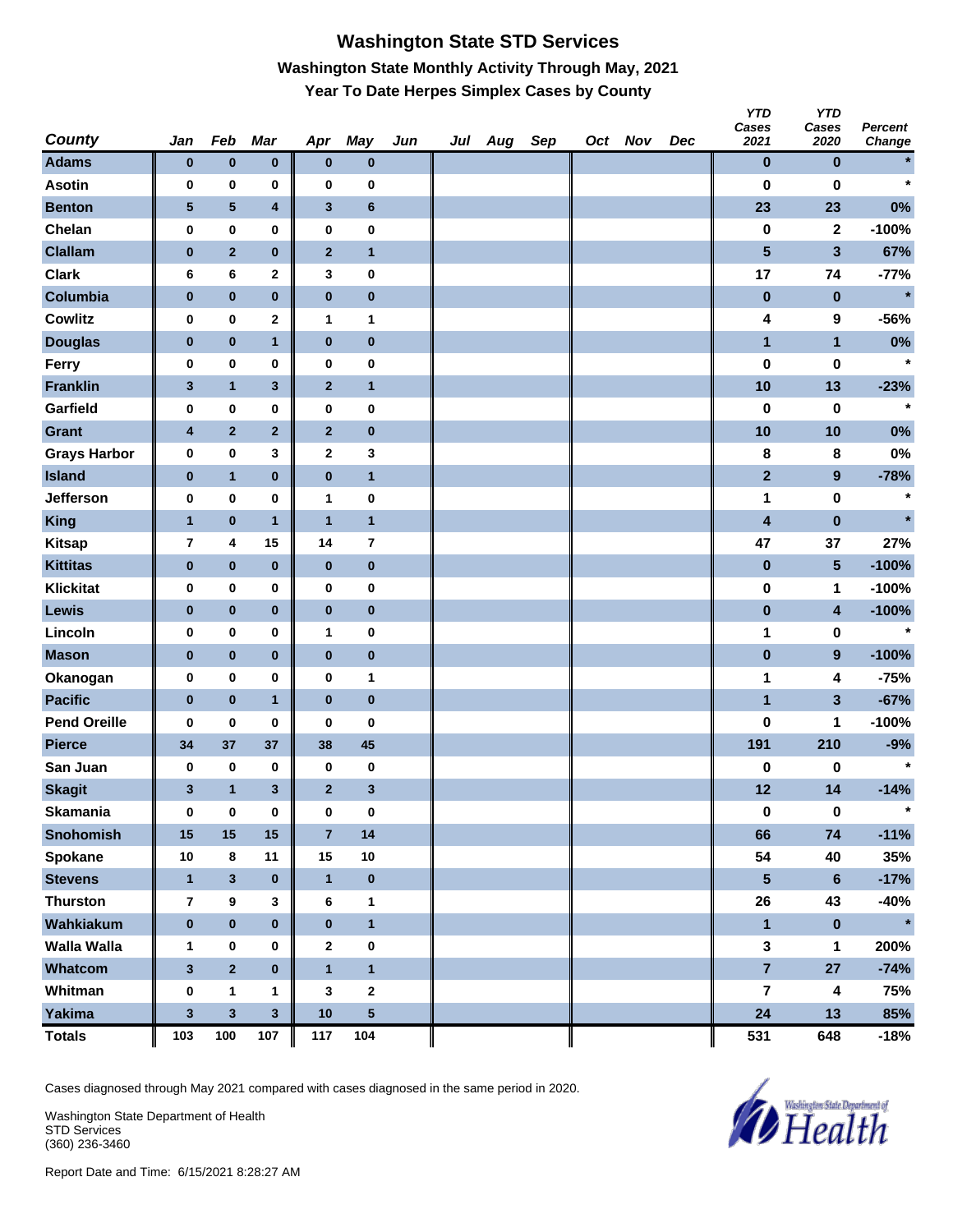#### **Washington State STD Services Washington State Monthly Activity Through May, 2021 Year To Date Syphilis Cases by County**

| <b>County</b>       | Jan              | Feb              | Mar            | Apr            | May                     | Jun | Jul | Aug | Sep | Oct Nov | Dec | <b>YTD</b><br>Cases<br>2021 | <b>YTD</b><br>Cases<br>2020 | Percent<br>Change |
|---------------------|------------------|------------------|----------------|----------------|-------------------------|-----|-----|-----|-----|---------|-----|-----------------------------|-----------------------------|-------------------|
| <b>Adams</b>        | $\pmb{0}$        | $\mathbf{1}$     | $\pmb{0}$      | $\bf{0}$       | $\pmb{0}$               |     |     |     |     |         |     | $\mathbf{1}$                | $\mathbf{1}$                | $0\%$             |
| <b>Asotin</b>       | 0                | $\pmb{0}$        | 0              | 0              | 0                       |     |     |     |     |         |     | $\bf{0}$                    | $\pmb{0}$                   | $\star$           |
| <b>Benton</b>       | $\overline{7}$   | 12               | 8              | 10             | $\overline{7}$          |     |     |     |     |         |     | 44                          | 11                          | 300%              |
| Chelan              | $\pmb{0}$        | 0                | 0              | $\mathbf{1}$   | 1                       |     |     |     |     |         |     | $\mathbf{2}$                | 3                           | $-33%$            |
| <b>Clallam</b>      | $\mathbf 2$      | $\pmb{0}$        | $\pmb{0}$      | $\bf{0}$       | $\pmb{0}$               |     |     |     |     |         |     | $\overline{2}$              | $\bf{0}$                    | $\star$           |
| <b>Clark</b>        | 16               | 11               | 11             | 11             | 9                       |     |     |     |     |         |     | 58                          | 58                          | $0\%$             |
| Columbia            | $\bf{0}$         | $\pmb{0}$        | $\pmb{0}$      | $\bf{0}$       | $\pmb{0}$               |     |     |     |     |         |     | $\pmb{0}$                   | $\pmb{0}$                   | $\star$           |
| <b>Cowlitz</b>      | $\mathbf{2}$     | $\mathbf{1}$     | $\mathbf 2$    | $\mathbf{2}$   | $\mathbf 2$             |     |     |     |     |         |     | 9                           | 9                           | 0%                |
| <b>Douglas</b>      | $\mathbf{1}$     | $\mathbf{2}$     | $\pmb{0}$      | $\pmb{0}$      | $\pmb{0}$               |     |     |     |     |         |     | $\mathbf{3}$                | $\pmb{0}$                   | $\star$           |
| Ferry               | 0                | 1                | 0              | 0              | 0                       |     |     |     |     |         |     | 1                           | $\pmb{0}$                   | $\star$           |
| <b>Franklin</b>     | $\mathbf{1}$     | $\mathbf{3}$     | $\mathbf 2$    | $\bf{2}$       | $\mathbf 2$             |     |     |     |     |         |     | 10                          | $\overline{7}$              | 43%               |
| Garfield            | 0                | 0                | 0              | 0              | 0                       |     |     |     |     |         |     | $\pmb{0}$                   | $\pmb{0}$                   | $\star$           |
| <b>Grant</b>        | $\mathbf{1}$     | $\mathbf{3}$     | $\mathbf{3}$   | $\overline{2}$ | $\mathbf 3$             |     |     |     |     |         |     | 12                          | 10                          | 20%               |
| <b>Grays Harbor</b> | 1                | 4                | 3              | $\overline{7}$ | 3                       |     |     |     |     |         |     | 18                          | 5                           | 260%              |
| <b>Island</b>       | $\pmb{0}$        | $\mathbf{1}$     | $\pmb{0}$      | $\pmb{0}$      | $\pmb{0}$               |     |     |     |     |         |     | $\overline{1}$              | $\overline{2}$              | $-50%$            |
| Jefferson           | 0                | $\bf{0}$         | 1              | $\bf{0}$       | 0                       |     |     |     |     |         |     | 1                           | 2                           | $-50%$            |
| <b>King</b>         | 81               | 107              | 97             | 78             | 35                      |     |     |     |     |         |     | 398                         | 331                         | 20%               |
| <b>Kitsap</b>       | 4                | 3                | $\mathbf 2$    | 5              | 0                       |     |     |     |     |         |     | 14                          | 10                          | 40%               |
| <b>Kittitas</b>     | $\mathbf{1}$     | $\pmb{0}$        | $\pmb{0}$      | $\pmb{0}$      | $\mathbf{1}$            |     |     |     |     |         |     | $\mathbf{2}$                | $\mathbf{1}$                | 100%              |
| <b>Klickitat</b>    | 0                | 0                | 0              | $\mathbf 2$    | 0                       |     |     |     |     |         |     | $\bf 2$                     | $\pmb{0}$                   | $\star$           |
| Lewis               | $\mathbf{2}$     | $\mathbf 2$      | ${\bf 5}$      | $\bf{2}$       | $\mathbf 3$             |     |     |     |     |         |     | 14                          | $\overline{\mathbf{4}}$     | 250%              |
| Lincoln             | 0                | 0                | 0              | 0              | 0                       |     |     |     |     |         |     | 0                           | 2                           | $-100%$           |
| <b>Mason</b>        | $\mathbf{1}$     | $\overline{2}$   | ${\bf 5}$      | $\mathbf 3$    | $\mathbf 3$             |     |     |     |     |         |     | 14                          | 13                          | 8%                |
| Okanogan            | $\mathbf{2}$     | 1                | $\mathbf{2}$   | 1              | 4                       |     |     |     |     |         |     | 10                          | $\mathbf{2}$                | 400%              |
| <b>Pacific</b>      | $\pmb{0}$        | $\pmb{0}$        | $\pmb{0}$      | $\overline{1}$ | $\pmb{0}$               |     |     |     |     |         |     | $\blacksquare$              | $\overline{\mathbf{3}}$     | $-67%$            |
| <b>Pend Oreille</b> | 0                | 1                | 0              | 0              | 1                       |     |     |     |     |         |     | $\mathbf 2$                 | 0                           | $\star$           |
| <b>Pierce</b>       | 34               | 39               | 42             | 41             | 31                      |     |     |     |     |         |     | 187                         | 99                          | 89%               |
| San Juan            | 0                | 0                | 0              | 0              | 0                       |     |     |     |     |         |     | $\pmb{0}$                   | $\pmb{0}$                   | $\star$           |
| <b>Skagit</b>       | $\pmb{0}$        | ${\bf 5}$        | $\mathbf{2}$   | 8              | $\pmb{0}$               |     |     |     |     |         |     | 15                          | $\overline{9}$              | 67%               |
| <b>Skamania</b>     | $\bf{0}$         | $\mathbf{1}$     | 0              | $\bf{0}$       | $\pmb{0}$               |     |     |     |     |         |     | 1                           | $\bf{0}$                    | $\star$           |
| <b>Snohomish</b>    | 22               | 18               | 13             | 20             | 15                      |     |     |     |     |         |     | 88                          | 63                          | 40%               |
| Spokane             | 19               | 23               | 15             | 16             | 10                      |     |     |     |     |         |     | 83                          | 99                          | $-16%$            |
| <b>Stevens</b>      | $\bf{0}$         | $\overline{1}$   | $\pmb{0}$      | $\mathbf 0$    | $\pmb{0}$               |     |     |     |     |         |     | $\mathbf{1}$                | $\mathbf{3}$                | $-67%$            |
| <b>Thurston</b>     | 8                | $\boldsymbol{9}$ | 7              | 9              | $\mathbf{2}$            |     |     |     |     |         |     | 35                          | 15                          | 133%              |
| Wahkiakum           | $\pmb{0}$        | $\pmb{0}$        | $\pmb{0}$      | $\pmb{0}$      | $\pmb{0}$               |     |     |     |     |         |     | $\pmb{0}$                   | $\mathbf{1}$                | $-100%$           |
| <b>Walla Walla</b>  | $\pmb{0}$        | $\pmb{0}$        | 0              | $\mathbf{1}$   | $\pmb{0}$               |     |     |     |     |         |     | 1                           | $\mathbf{3}$                | $-67%$            |
| Whatcom             | $\boldsymbol{4}$ | $\mathbf{1}$     | $\overline{2}$ | $\mathbf{1}$   | $\pmb{0}$               |     |     |     |     |         |     | $\pmb{8}$                   | 9                           | $-11%$            |
| Whitman             | $\pmb{0}$        | $\pmb{0}$        | $\mathbf{2}$   | $\bf{0}$       | 0                       |     |     |     |     |         |     | $\mathbf 2$                 | $\pmb{0}$                   | $\star$           |
| <b>Yakima</b>       | $\overline{7}$   | $\pmb{8}$        | 8              | 14             | $\overline{\mathbf{4}}$ |     |     |     |     |         |     | 41                          | 12                          | 242%              |
| <b>Totals</b>       | 216              | 260              | 232            | 237            | 136                     |     |     |     |     |         |     | 1,081                       | 787                         | 37%               |

Cases diagnosed through May 2021 compared with cases diagnosed in the same period in 2020.

Washington State Department of Health STD Services (360) 236-3460

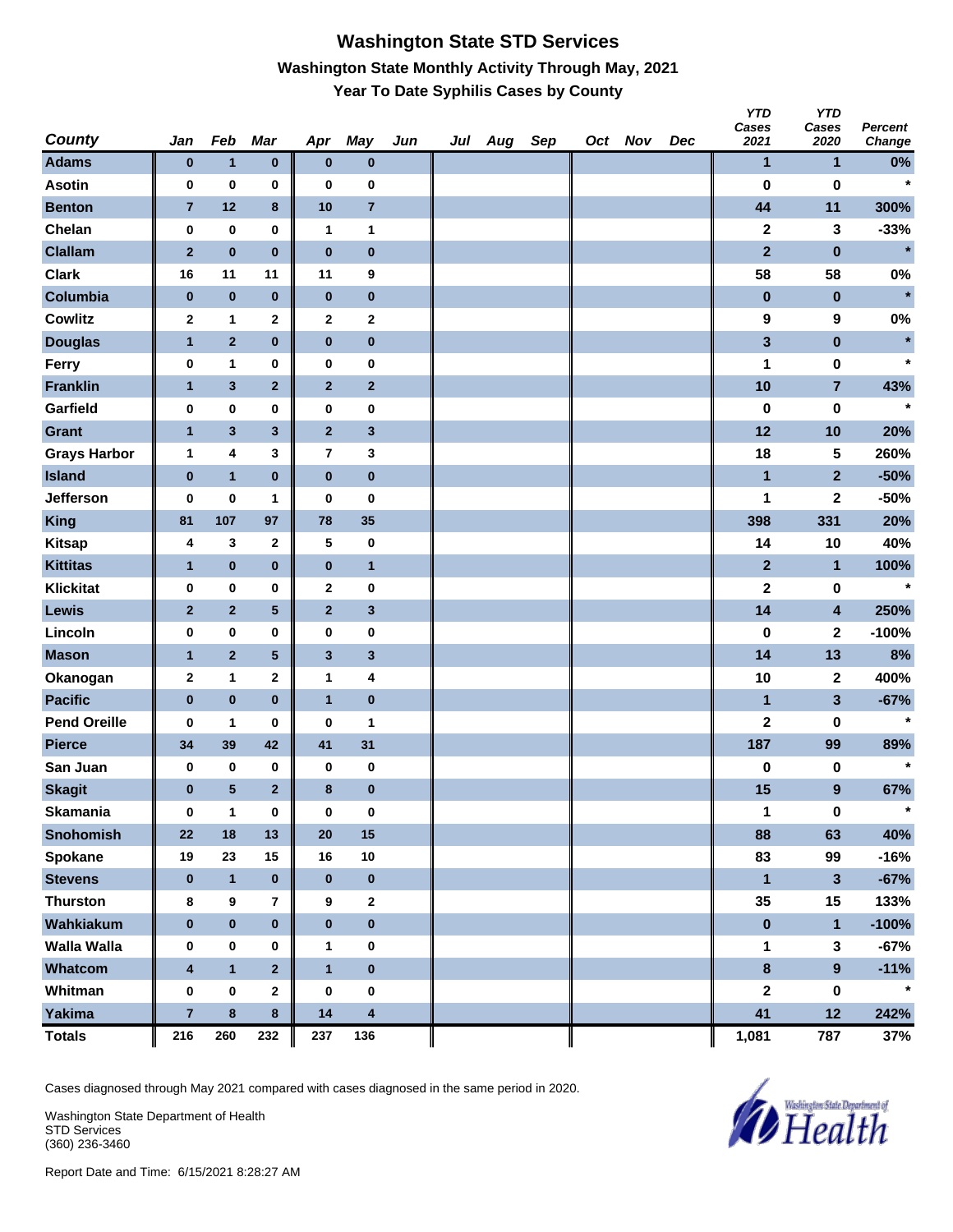# **Washington State STD Services Washington State Monthly Activity Through May, 2021 Year To Date Syphilis-P&S Cases by County**

|                               |                |                   |                         |                          |                  |     |         |     |         |     | טוץ<br>Cases     | YID<br>Cases            | <b>Percent</b>     |
|-------------------------------|----------------|-------------------|-------------------------|--------------------------|------------------|-----|---------|-----|---------|-----|------------------|-------------------------|--------------------|
| <b>County</b><br><b>Adams</b> | Jan            | Feb               | Mar                     | Apr                      | <b>May</b>       | Jun | Jul Aug | Sep | Oct Nov | Dec | 2021             | 2020                    | Change             |
| <b>Asotin</b>                 | $\bf{0}$       | $\pmb{0}$         | $\bf{0}$                | $\bf{0}$                 | $\bf{0}$         |     |         |     |         |     | $\bf{0}$         | $\mathbf{1}$            | $-100%$<br>$\star$ |
|                               | 0              | 0                 | 0                       | 0                        | 0                |     |         |     |         |     | $\bf{0}$         | 0                       |                    |
| <b>Benton</b><br>Chelan       | 3<br>0         | $\mathbf{3}$<br>0 | $\mathbf{1}$<br>0       | $\mathbf{1}$<br>$\bf{0}$ | $\mathbf 3$<br>1 |     |         |     |         |     | 11<br>1          | $\bf 6$<br>0            | 83%<br>$\star$     |
| <b>Clallam</b>                | $\mathbf{1}$   | $\pmb{0}$         | $\bf{0}$                | $\bf{0}$                 | $\pmb{0}$        |     |         |     |         |     | $\blacksquare$   | $\pmb{0}$               | $\star$            |
| <b>Clark</b>                  | 6              | 4                 | 5                       | 6                        | 5                |     |         |     |         |     | 26               | 25                      | 4%                 |
| Columbia                      | $\pmb{0}$      | $\pmb{0}$         | $\bf{0}$                | $\pmb{0}$                | $\pmb{0}$        |     |         |     |         |     | $\bf{0}$         | $\bf{0}$                | $\star$            |
| <b>Cowlitz</b>                | 0              | 1                 | 0                       | $\mathbf{1}$             | 1                |     |         |     |         |     | 3                | 2                       | 50%                |
| <b>Douglas</b>                | $\bf{0}$       | $\mathbf{1}$      | $\pmb{0}$               | $\bf{0}$                 | $\pmb{0}$        |     |         |     |         |     | $\mathbf{1}$     | $\pmb{0}$               | $\star$            |
| Ferry                         | 0              | $\pmb{0}$         | 0                       | $\bf{0}$                 | 0                |     |         |     |         |     | $\pmb{0}$        | 0                       | $\star$            |
| <b>Franklin</b>               | $\bf{0}$       | $\pmb{0}$         | $\pmb{0}$               | $\mathbf{1}$             | $\mathbf{1}$     |     |         |     |         |     | $\overline{2}$   | $\overline{2}$          | 0%                 |
| Garfield                      | 0              | $\pmb{0}$         | 0                       | $\bf{0}$                 | 0                |     |         |     |         |     | 0                | 0                       | $\star$            |
| <b>Grant</b>                  | $\pmb{0}$      | $\pmb{0}$         | $\mathbf{1}$            | $\mathbf{1}$             | $\mathbf{1}$     |     |         |     |         |     | 3                | $5\phantom{.0}$         | $-40%$             |
| <b>Grays Harbor</b>           | 0              | $\mathbf{2}$      | 2                       | 4                        | $\mathbf{2}$     |     |         |     |         |     | 10               | 3                       | 233%               |
| <b>Island</b>                 | $\pmb{0}$      | $\mathbf{1}$      | $\bf{0}$                | $\bf{0}$                 | $\pmb{0}$        |     |         |     |         |     | $\mathbf{1}$     | $\mathbf{1}$            | $0\%$              |
| Jefferson                     | 0              | $\pmb{0}$         | 1                       | $\bf{0}$                 | $\pmb{0}$        |     |         |     |         |     | 1                | 0                       | $\star$            |
| King                          | 32             | 44                | 40                      | 37                       | 16               |     |         |     |         |     | 169              | 123                     | 37%                |
| <b>Kitsap</b>                 | 1              | $\pmb{0}$         | $\mathbf 2$             | $\mathbf{2}$             | $\pmb{0}$        |     |         |     |         |     | 5                | $\mathbf 2$             | 150%               |
| <b>Kittitas</b>               | $\mathbf{1}$   | $\pmb{0}$         | $\pmb{0}$               | $\bf{0}$                 | $\pmb{0}$        |     |         |     |         |     | $\mathbf{1}$     | $\pmb{0}$               | $\star$            |
| <b>Klickitat</b>              | 0              | $\pmb{0}$         | 0                       | $\mathbf{1}$             | 0                |     |         |     |         |     | 1                | 0                       | $\star$            |
| Lewis                         | $\bf{0}$       | $\mathbf{2}$      | 4                       | $\mathbf{1}$             | $\mathbf{2}$     |     |         |     |         |     | $\boldsymbol{9}$ | $\mathbf{1}$            | 800%               |
| Lincoln                       | 0              | $\pmb{0}$         | 0                       | $\bf{0}$                 | 0                |     |         |     |         |     | 0                | 0                       |                    |
| <b>Mason</b>                  | $\pmb{0}$      | $\pmb{0}$         | $\mathbf 2$             | $\mathbf{1}$             | $\pmb{0}$        |     |         |     |         |     | 3                | $\mathbf{1}$            | 200%               |
| Okanogan                      | 0              | $\bf{0}$          | 0                       | $\bf{0}$                 | 3                |     |         |     |         |     | 3                | 0                       | $\star$            |
| <b>Pacific</b>                | $\bf{0}$       | $\pmb{0}$         | $\bf{0}$                | $\mathbf{1}$             | $\pmb{0}$        |     |         |     |         |     | $\blacksquare$   | $\pmb{0}$               |                    |
| <b>Pend Oreille</b>           | 0              | 1                 | 0                       | $\bf{0}$                 | $\pmb{0}$        |     |         |     |         |     | 1                | 0                       | $\star$            |
| <b>Pierce</b>                 | 17             | 14                | 20                      | 21                       | 22               |     |         |     |         |     | 94               | 45                      | 109%               |
| San Juan                      | 0              | $\pmb{0}$         | 0                       | 0                        | $\pmb{0}$        |     |         |     |         |     | 0                | 0                       | $\star$            |
| <b>Skagit</b>                 | $\bf{0}$       | $\mathbf{3}$      | $\pmb{0}$               | 4                        | $\pmb{0}$        |     |         |     |         |     | $\overline{7}$   | 4                       | 75%                |
| Skamania                      | $\mathbf 0$    | $\pmb{0}$         | 0                       | $\pmb{0}$                | $\pmb{0}$        |     |         |     |         |     | $\pmb{0}$        | $\mathbf 0$             | $\star$            |
| <b>Snohomish</b>              | $6\phantom{1}$ | ${\bf 5}$         | $\overline{\mathbf{4}}$ | $5\phantom{.0}$          | 8                |     |         |     |         |     | 28               | 21                      | 33%                |
| Spokane                       | 9              | $\boldsymbol{9}$  | 6                       | 9                        | 6                |     |         |     |         |     | 39               | 39                      | $0\%$              |
| <b>Stevens</b>                | $\bf{0}$       | $\pmb{0}$         | $\pmb{0}$               | $\pmb{0}$                | $\pmb{0}$        |     |         |     |         |     | $\pmb{0}$        | $\mathbf{3}$            | $-100%$            |
| <b>Thurston</b>               | 5              | $\bf 8$           | 6                       | 6                        | $\bf{2}$         |     |         |     |         |     | ${\bf 27}$       | $\boldsymbol{9}$        | 200%               |
| Wahkiakum                     | $\pmb{0}$      | $\pmb{0}$         | $\pmb{0}$               | $\pmb{0}$                | $\pmb{0}$        |     |         |     |         |     | $\pmb{0}$        | $\pmb{0}$               | $\star$            |
| <b>Walla Walla</b>            | 0              | $\pmb{0}$         | 0                       | $\pmb{0}$                | $\pmb{0}$        |     |         |     |         |     | 0                | $\pmb{0}$               | $\star$            |
| Whatcom                       | $\mathbf{3}$   | $\pmb{0}$         | $\mathbf{1}$            | $\mathbf{1}$             | $\pmb{0}$        |     |         |     |         |     | $5\phantom{a}$   | $\overline{\mathbf{4}}$ | 25%                |
| Whitman                       | 0              | $\pmb{0}$         | $\mathbf 2$             | $\pmb{0}$                | $\pmb{0}$        |     |         |     |         |     | $\boldsymbol{2}$ | $\pmb{0}$               | $\star$            |
| Yakima                        | $\mathbf{2}$   | $\bf 6$           | $6\phantom{a}$          | ${\bf 5}$                | $\mathbf{1}$     |     |         |     |         |     | 20               | $\overline{\mathbf{4}}$ | 400%               |
| <b>Totals</b>                 | 86             | 104               | 103                     | 108                      | 74               |     |         |     |         |     | 475              | 301                     | 58%                |

Cases diagnosed through May 2021 compared with cases diagnosed in the same period in 2020.

Washington State Department of Health STD Services (360) 236-3460



*YTD* 

*YTD*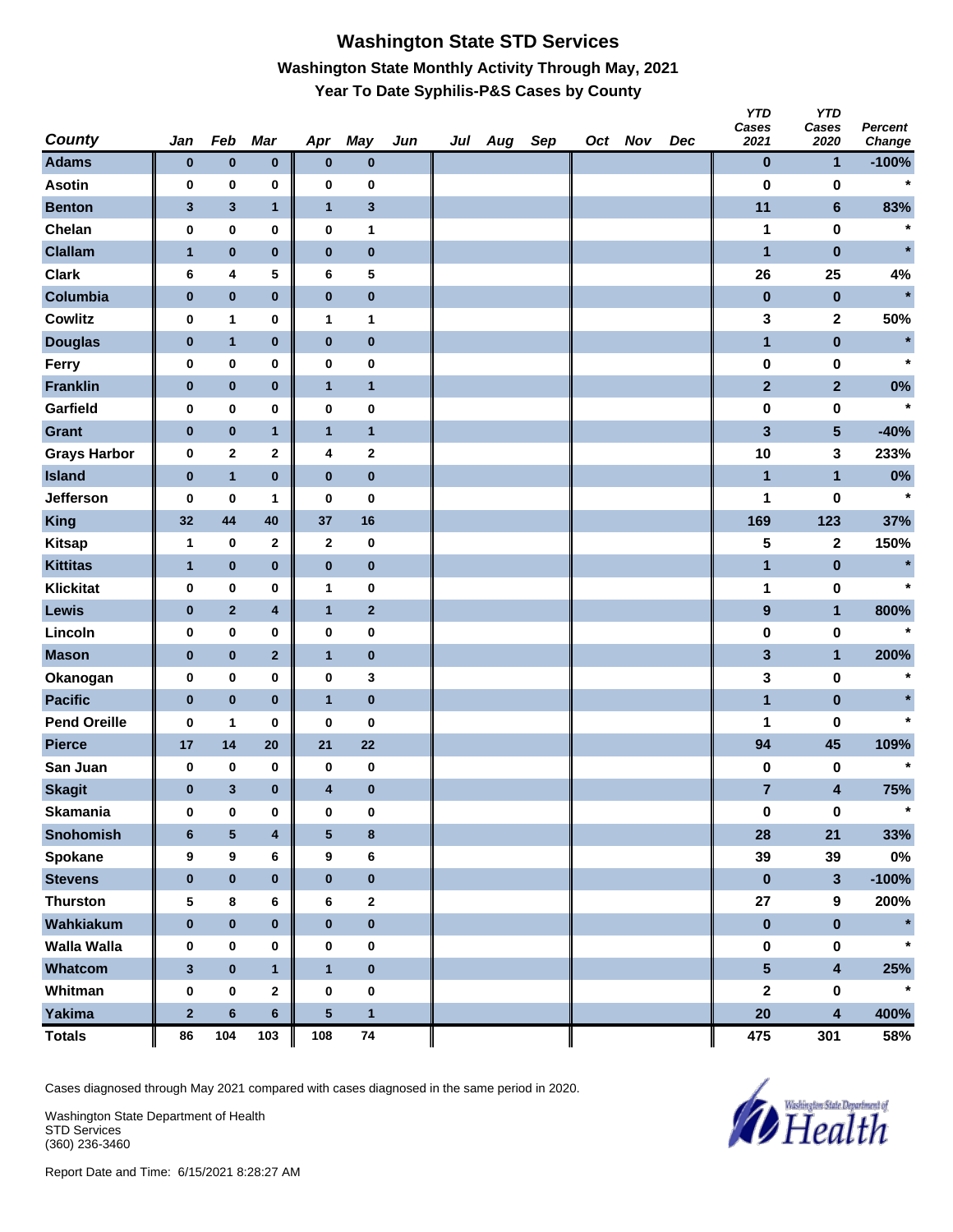# **Washington State STD Services Washington State Monthly Activity Through May, 2021 Year To Date Syphilis-EL Cases by County**

| <b>County</b>       | Jan            | Feb                     | Mar                     | Apr            | <b>May</b>              | Jun | Jul Aug | Sep | Oct Nov | Dec | <b>YTD</b><br>Cases<br>2021 | <b>YTD</b><br>Cases<br>2020 | Percent<br>Change |
|---------------------|----------------|-------------------------|-------------------------|----------------|-------------------------|-----|---------|-----|---------|-----|-----------------------------|-----------------------------|-------------------|
| <b>Adams</b>        | $\bf{0}$       | $\pmb{0}$               | $\pmb{0}$               | $\bf{0}$       | $\pmb{0}$               |     |         |     |         |     | $\bf{0}$                    | $\bf{0}$                    |                   |
| <b>Asotin</b>       | 0              | $\pmb{0}$               | 0                       | $\bf{0}$       | $\bf{0}$                |     |         |     |         |     | $\bf{0}$                    | $\bf{0}$                    | $\star$           |
| <b>Benton</b>       | $\mathbf{3}$   | 4                       | $\overline{\mathbf{4}}$ | $\overline{7}$ | $\pmb{0}$               |     |         |     |         |     | 18                          | $\overline{2}$              | 800%              |
| Chelan              | 0              | $\pmb{0}$               | 0                       | $\pmb{0}$      | $\pmb{0}$               |     |         |     |         |     | $\pmb{0}$                   | 1                           | $-100%$           |
| <b>Clallam</b>      | $\pmb{0}$      | $\pmb{0}$               | $\bf{0}$                | $\pmb{0}$      | $\pmb{0}$               |     |         |     |         |     | $\pmb{0}$                   | $\pmb{0}$                   | $\star$           |
| <b>Clark</b>        | $\overline{7}$ | $\mathbf{1}$            | $\mathbf 2$             | $\mathbf{1}$   | $\boldsymbol{2}$        |     |         |     |         |     | 13                          | 15                          | $-13%$            |
| Columbia            | $\pmb{0}$      | $\pmb{0}$               | $\pmb{0}$               | $\pmb{0}$      | $\pmb{0}$               |     |         |     |         |     | $\pmb{0}$                   | $\pmb{0}$                   | $\star$           |
| <b>Cowlitz</b>      | 1              | 0                       | 0                       | $\mathbf{1}$   | 0                       |     |         |     |         |     | $\mathbf 2$                 | 1                           | 100%              |
| <b>Douglas</b>      | $\bf{0}$       | $\pmb{0}$               | $\pmb{0}$               | $\pmb{0}$      | $\pmb{0}$               |     |         |     |         |     | $\pmb{0}$                   | $\pmb{0}$                   | $\star$           |
| Ferry               | 0              | $\pmb{0}$               | 0                       | $\bf{0}$       | $\pmb{0}$               |     |         |     |         |     | 0                           | 0                           | $\star$           |
| <b>Franklin</b>     | $\pmb{0}$      | $\pmb{0}$               | $\pmb{0}$               | $\bf{0}$       | $\mathbf{1}$            |     |         |     |         |     | $\blacksquare$              | $\mathbf{1}$                | $0\%$             |
| Garfield            | 0              | $\pmb{0}$               | 0                       | 0              | $\pmb{0}$               |     |         |     |         |     | $\pmb{0}$                   | 0                           | $\star$           |
| <b>Grant</b>        | $\pmb{0}$      | $\mathbf 2$             | $\mathbf{2}$            | $\pmb{0}$      | $\mathbf{1}$            |     |         |     |         |     | $\overline{\mathbf{5}}$     | $\overline{2}$              | 150%              |
| <b>Grays Harbor</b> | 0              | 1                       | $\pmb{0}$               | $\mathbf{2}$   | $\pmb{0}$               |     |         |     |         |     | 3                           | $\pmb{0}$                   | $\ast$            |
| <b>Island</b>       | $\pmb{0}$      | $\pmb{0}$               | $\bf{0}$                | $\pmb{0}$      | $\pmb{0}$               |     |         |     |         |     | $\pmb{0}$                   | $\pmb{0}$                   |                   |
| Jefferson           | 0              | 0                       | 0                       | 0              | 0                       |     |         |     |         |     | $\bf{0}$                    | 0                           | $\star$           |
| <b>King</b>         | 30             | 36                      | 25                      | 26             | 12                      |     |         |     |         |     | 129                         | 136                         | $-5%$             |
| <b>Kitsap</b>       | $\mathbf{1}$   | $\mathbf{2}$            | 0                       | $\mathbf{1}$   | 0                       |     |         |     |         |     | 4                           | 4                           | 0%                |
| <b>Kittitas</b>     | $\pmb{0}$      | $\pmb{0}$               | $\pmb{0}$               | $\bf{0}$       | $\pmb{0}$               |     |         |     |         |     | $\pmb{0}$                   | $\pmb{0}$                   | $\star$           |
| <b>Klickitat</b>    | 0              | $\pmb{0}$               | 0                       | $\bf{0}$       | $\pmb{0}$               |     |         |     |         |     | 0                           | $\pmb{0}$                   | $\star$           |
| Lewis               | $\bf{0}$       | $\pmb{0}$               | $\pmb{0}$               | $\bf{0}$       | $\pmb{0}$               |     |         |     |         |     | $\pmb{0}$                   | $\pmb{0}$                   |                   |
| Lincoln             | 0              | $\pmb{0}$               | 0                       | 0              | $\pmb{0}$               |     |         |     |         |     | $\bf{0}$                    | 1                           | $-100%$           |
| <b>Mason</b>        | $\pmb{0}$      | $\pmb{0}$               | $\pmb{0}$               | $\pmb{0}$      | $\bf{0}$                |     |         |     |         |     | $\pmb{0}$                   | $\mathbf{3}$                | $-100%$           |
| Okanogan            | 0              | 1                       | 1                       | 1              | $\mathbf{1}$            |     |         |     |         |     | 4                           | $\pmb{0}$                   | $\ast$            |
| <b>Pacific</b>      | $\pmb{0}$      | $\pmb{0}$               | $\bf{0}$                | $\pmb{0}$      | $\pmb{0}$               |     |         |     |         |     | $\pmb{0}$                   | $\pmb{0}$                   |                   |
| <b>Pend Oreille</b> | 0              | 0                       | 0                       | 0              | $\mathbf 0$             |     |         |     |         |     | 0                           | 0                           | $\star$           |
| <b>Pierce</b>       | ${\bf 5}$      | $\overline{\mathbf{7}}$ | $\boldsymbol{9}$        | $\overline{7}$ | $\overline{\mathbf{4}}$ |     |         |     |         |     | 32                          | 23                          | 39%               |
| San Juan            | 0              | 0                       | 0                       | 0              | 0                       |     |         |     |         |     | 0                           | 0                           | $\star$           |
| <b>Skagit</b>       | $\bf{0}$       | $\bf{0}$                | $\bf{0}$                | $\mathbf{1}$   | $\pmb{0}$               |     |         |     |         |     | 1                           | 1                           | 0%                |
| <b>Skamania</b>     | 0              | $\mathbf{1}$            | $\pmb{0}$               | $\bf{0}$       | $\pmb{0}$               |     |         |     |         |     | 1                           | $\pmb{0}$                   | $\star$           |
| <b>Snohomish</b>    | 8              | 4                       | $\overline{\mathbf{2}}$ | 11             | $\mathbf{1}$            |     |         |     |         |     | 26                          | 12                          | 117%              |
| <b>Spokane</b>      | 8              | $\overline{7}$          | 8                       | $\mathbf{2}$   | $\mathbf 3$             |     |         |     |         |     | 28                          | 25                          | 12%               |
| <b>Stevens</b>      | $\pmb{0}$      | $\pmb{0}$               | $\pmb{0}$               | $\bf{0}$       | $\pmb{0}$               |     |         |     |         |     | $\pmb{0}$                   | $\pmb{0}$                   | $\star$           |
| <b>Thurston</b>     | $\mathbf{1}$   | $\pmb{0}$               | 1                       | 1              | $\pmb{0}$               |     |         |     |         |     | 3                           | $\sqrt{5}$                  | $-40%$            |
| Wahkiakum           | $\pmb{0}$      | $\pmb{0}$               | $\pmb{0}$               | $\pmb{0}$      | $\bf{0}$                |     |         |     |         |     | $\pmb{0}$                   | $\pmb{0}$                   | $\star$           |
| Walla Walla         | 0              | 0                       | 0                       | 0              | 0                       |     |         |     |         |     | $\pmb{0}$                   | $\mathbf 1$                 | $-100%$           |
| Whatcom             | $\pmb{0}$      | $\pmb{0}$               | $\mathbf{1}$            | $\bf{0}$       | $\pmb{0}$               |     |         |     |         |     | $\mathbf{1}$                | $\pmb{0}$                   |                   |
| Whitman             | $\bf{0}$       | $\pmb{0}$               | $\pmb{0}$               | $\bf{0}$       | $\pmb{0}$               |     |         |     |         |     | $\pmb{0}$                   | $\pmb{0}$                   | $\star$           |
| <b>Yakima</b>       | $\mathbf 2$    | $\overline{2}$          | $\mathbf{1}$            | $\sqrt{5}$     | $\mathbf 3$             |     |         |     |         |     | 13                          | $\overline{2}$              | 550%              |
| <b>Totals</b>       | 66             | 68                      | 56                      | 66             | 28                      |     |         |     |         |     | 284                         | 235                         | 21%               |

Cases diagnosed through May 2021 compared with cases diagnosed in the same period in 2020.

Washington State Department of Health STD Services (360) 236-3460

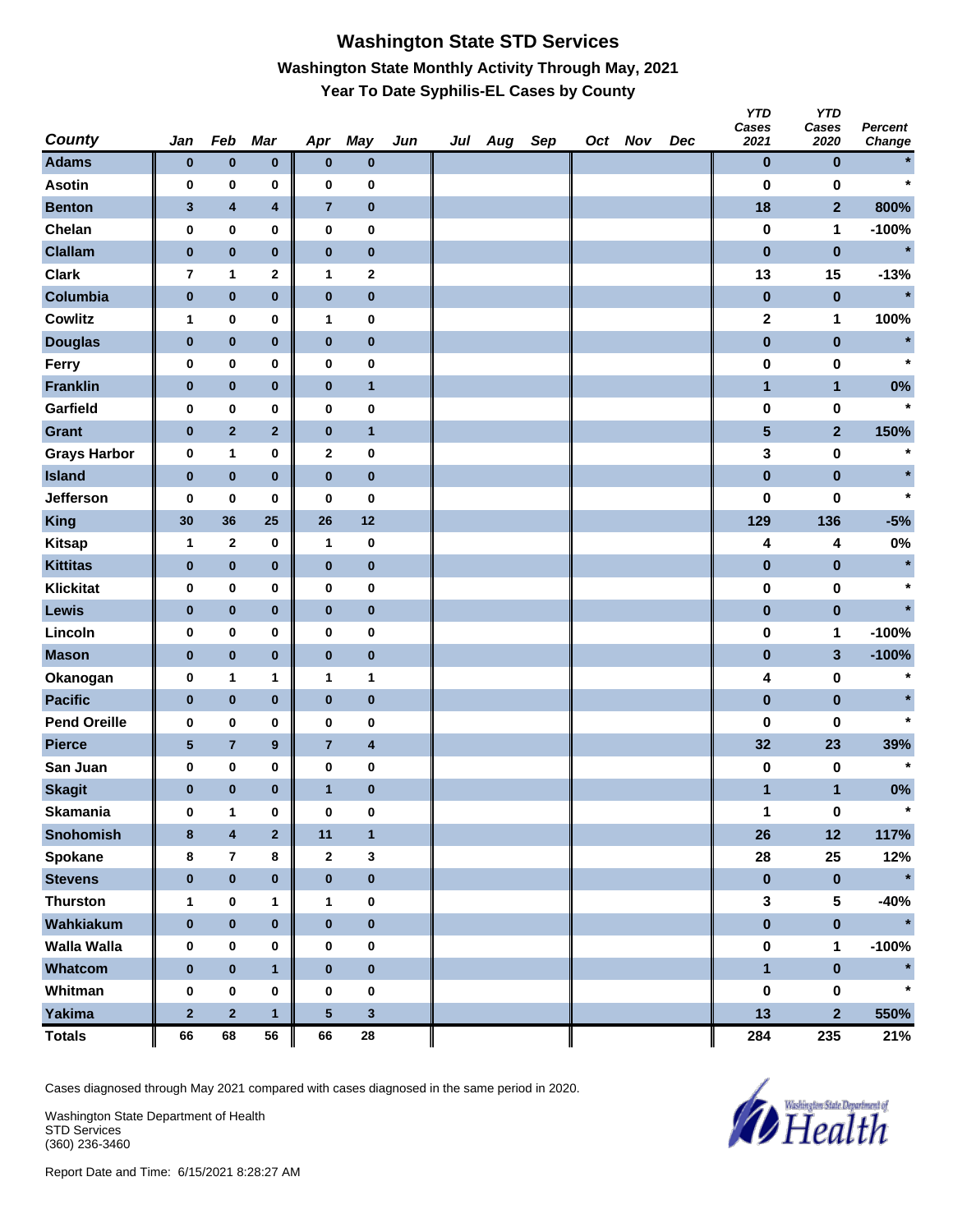## **Washington State STD Services Washington State Monthly Activity Through May, 2021 Year To Date Syphilis-L/LL Cases by County**

| <b>County</b>       | Jan          | Feb            | Mar                     | Apr                     | <b>May</b>              | Jun | Jul Aug | Sep | Oct Nov | Dec | <b>YTD</b><br>Cases<br>2021 | <b>YTD</b><br>Cases<br>2020 | Percent<br>Change |
|---------------------|--------------|----------------|-------------------------|-------------------------|-------------------------|-----|---------|-----|---------|-----|-----------------------------|-----------------------------|-------------------|
| <b>Adams</b>        | $\bf{0}$     | $\mathbf{1}$   | $\pmb{0}$               | $\bf{0}$                | $\pmb{0}$               |     |         |     |         |     | $\mathbf{1}$                | $\pmb{0}$                   |                   |
| <b>Asotin</b>       | 0            | $\pmb{0}$      | 0                       | $\bf{0}$                | $\bf{0}$                |     |         |     |         |     | $\bf{0}$                    | $\bf{0}$                    | $\star$           |
| <b>Benton</b>       | $\mathbf{1}$ | 5              | $\overline{\mathbf{2}}$ | $\mathbf{2}$            | $\mathbf{3}$            |     |         |     |         |     | 13                          | $\mathbf{3}$                | 333%              |
| Chelan              | 0            | $\pmb{0}$      | $\pmb{0}$               | 1                       | $\pmb{0}$               |     |         |     |         |     | 1                           | $\mathbf 2$                 | $-50%$            |
| <b>Clallam</b>      | $\mathbf{1}$ | $\pmb{0}$      | $\bf{0}$                | $\pmb{0}$               | $\pmb{0}$               |     |         |     |         |     | $\mathbf{1}$                | $\pmb{0}$                   | $\ast$            |
| <b>Clark</b>        | 3            | 6              | 4                       | 4                       | $\mathbf{2}$            |     |         |     |         |     | 19                          | 18                          | $6\%$             |
| Columbia            | $\pmb{0}$    | $\pmb{0}$      | $\pmb{0}$               | $\pmb{0}$               | $\pmb{0}$               |     |         |     |         |     | $\pmb{0}$                   | $\pmb{0}$                   | $\star$           |
| <b>Cowlitz</b>      | 1            | $\pmb{0}$      | $\mathbf 2$             | 0                       | 0                       |     |         |     |         |     | 3                           | 6                           | $-50%$            |
| <b>Douglas</b>      | 1            | $\mathbf{1}$   | $\pmb{0}$               | $\bf{0}$                | $\pmb{0}$               |     |         |     |         |     | $\mathbf{2}$                | $\pmb{0}$                   | $\star$           |
| Ferry               | 0            | 1              | 0                       | $\bf{0}$                | $\pmb{0}$               |     |         |     |         |     | 1                           | 0                           | $\star$           |
| <b>Franklin</b>     | $\mathbf{1}$ | $\mathbf{2}$   | $\mathbf 2$             | $\mathbf{1}$            | $\pmb{0}$               |     |         |     |         |     | $\bf 6$                     | 4                           | 50%               |
| Garfield            | 0            | $\pmb{0}$      | 0                       | $\bf{0}$                | $\pmb{0}$               |     |         |     |         |     | $\pmb{0}$                   | 0                           | $\star$           |
| <b>Grant</b>        | $\mathbf{1}$ | $\mathbf{1}$   | $\pmb{0}$               | $\mathbf{1}$            | $\mathbf{1}$            |     |         |     |         |     | $\overline{\mathbf{4}}$     | $\mathbf{3}$                | 33%               |
| <b>Grays Harbor</b> | 0            | 1              | 1                       | 1                       | $\mathbf{1}$            |     |         |     |         |     | 4                           | $\mathbf{2}$                | 100%              |
| <b>Island</b>       | $\pmb{0}$    | $\pmb{0}$      | $\bf{0}$                | $\pmb{0}$               | $\pmb{0}$               |     |         |     |         |     | $\pmb{0}$                   | $\mathbf{1}$                | $-100%$           |
| Jefferson           | 0            | 0              | 0                       | 0                       | 0                       |     |         |     |         |     | 0                           | $\mathbf 2$                 | $-100%$           |
| <b>King</b>         | 19           | 27             | 31                      | 14                      | $\overline{7}$          |     |         |     |         |     | 98                          | 72                          | 36%               |
| <b>Kitsap</b>       | $\mathbf{2}$ | 1              | 0                       | $\mathbf{2}$            | $\pmb{0}$               |     |         |     |         |     | 5                           | 4                           | 25%               |
| <b>Kittitas</b>     | $\pmb{0}$    | $\pmb{0}$      | $\pmb{0}$               | $\pmb{0}$               | $\mathbf{1}$            |     |         |     |         |     | $\mathbf{1}$                | $\mathbf{1}$                | 0%                |
| <b>Klickitat</b>    | 0            | $\pmb{0}$      | $\pmb{0}$               | 1                       | $\pmb{0}$               |     |         |     |         |     | 1                           | $\pmb{0}$                   | $\star$           |
| Lewis               | $\mathbf{2}$ | $\pmb{0}$      | 1                       | $\mathbf{1}$            | $\pmb{0}$               |     |         |     |         |     | 4                           | $\mathbf{3}$                | 33%               |
| Lincoln             | 0            | $\pmb{0}$      | 0                       | $\bf{0}$                | $\pmb{0}$               |     |         |     |         |     | $\bf{0}$                    | 1                           | $-100%$           |
| <b>Mason</b>        | $\mathbf{1}$ | $\mathbf 2$    | $\mathbf{3}$            | $\mathbf{1}$            | $\mathbf{3}$            |     |         |     |         |     | 10                          | $\boldsymbol{9}$            | 11%               |
| Okanogan            | $\mathbf 2$  | $\pmb{0}$      | 1                       | 0                       | $\pmb{0}$               |     |         |     |         |     | 3                           | $\mathbf 2$                 | 50%               |
| <b>Pacific</b>      | $\pmb{0}$    | $\pmb{0}$      | $\bf{0}$                | $\pmb{0}$               | $\pmb{0}$               |     |         |     |         |     | $\pmb{0}$                   | $\mathbf{3}$                | $-100%$           |
| <b>Pend Oreille</b> | 0            | 0              | 0                       | 0                       | $\mathbf{1}$            |     |         |     |         |     | 1                           | 0                           | $\star$           |
| <b>Pierce</b>       | 11           | 18             | 13                      | 12                      | $\overline{\mathbf{4}}$ |     |         |     |         |     | 58                          | 31                          | 87%               |
| San Juan            | 0            | $\pmb{0}$      | 0                       | 0                       | 0                       |     |         |     |         |     | 0                           | 0                           | $\star$           |
| <b>Skagit</b>       | $\bf{0}$     | $\overline{2}$ | $\overline{2}$          | $\overline{2}$          | $\pmb{0}$               |     |         |     |         |     | $6\phantom{1}$              | 4                           | 50%               |
| <b>Skamania</b>     | 0            | $\pmb{0}$      | $\pmb{0}$               | $\bf{0}$                | 0                       |     |         |     |         |     | $\pmb{0}$                   | $\pmb{0}$                   | $\star$           |
| <b>Snohomish</b>    | 8            | $\pmb{9}$      | $\bf 6$                 | $\overline{\mathbf{4}}$ | $\bf 6$                 |     |         |     |         |     | 33                          | 30                          | 10%               |
| Spokane             | $\mathbf{2}$ | $\overline{7}$ | 1                       | 5                       | $\mathbf{1}$            |     |         |     |         |     | 16                          | 33                          | $-52%$            |
| <b>Stevens</b>      | $\bf{0}$     | $\mathbf{1}$   | $\pmb{0}$               | $\bf{0}$                | $\pmb{0}$               |     |         |     |         |     | $\blacksquare$              | $\pmb{0}$                   | $\star$           |
| <b>Thurston</b>     | $\mathbf{2}$ | $\mathbf{1}$   | 0                       | $\mathbf 2$             | $\pmb{0}$               |     |         |     |         |     | 5                           | $\mathbf 1$                 | 400%              |
| Wahkiakum           | $\pmb{0}$    | $\pmb{0}$      | $\pmb{0}$               | $\pmb{0}$               | $\mathbf 0$             |     |         |     |         |     | $\pmb{0}$                   | $\mathbf{1}$                | $-100%$           |
| <b>Walla Walla</b>  | 0            | 0              | 0                       | 1                       | 0                       |     |         |     |         |     | $\mathbf 1$                 | $\mathbf 2$                 | $-50%$            |
| Whatcom             | $\mathbf{1}$ | $\mathbf{1}$   | $\bf{0}$                | $\pmb{0}$               | $\pmb{0}$               |     |         |     |         |     | $\overline{2}$              | $5\phantom{a}$              | $-60%$            |
| Whitman             | $\bf{0}$     | $\pmb{0}$      | 0                       | $\bf{0}$                | $\pmb{0}$               |     |         |     |         |     | 0                           | 0                           | $\star$           |
| <b>Yakima</b>       | $\mathbf{3}$ | $\pmb{0}$      | $\mathbf{1}$            | $\mathbf{3}$            | $\pmb{0}$               |     |         |     |         |     | $\overline{7}$              | $6\phantom{a}$              | 17%               |
| <b>Totals</b>       | 62           | 87             | ${\bf 70}$              | 58                      | $30\,$                  |     |         |     |         |     | 307                         | 249                         | 23%               |

Cases diagnosed through May 2021 compared with cases diagnosed in the same period in 2020.

Washington State Department of Health STD Services (360) 236-3460